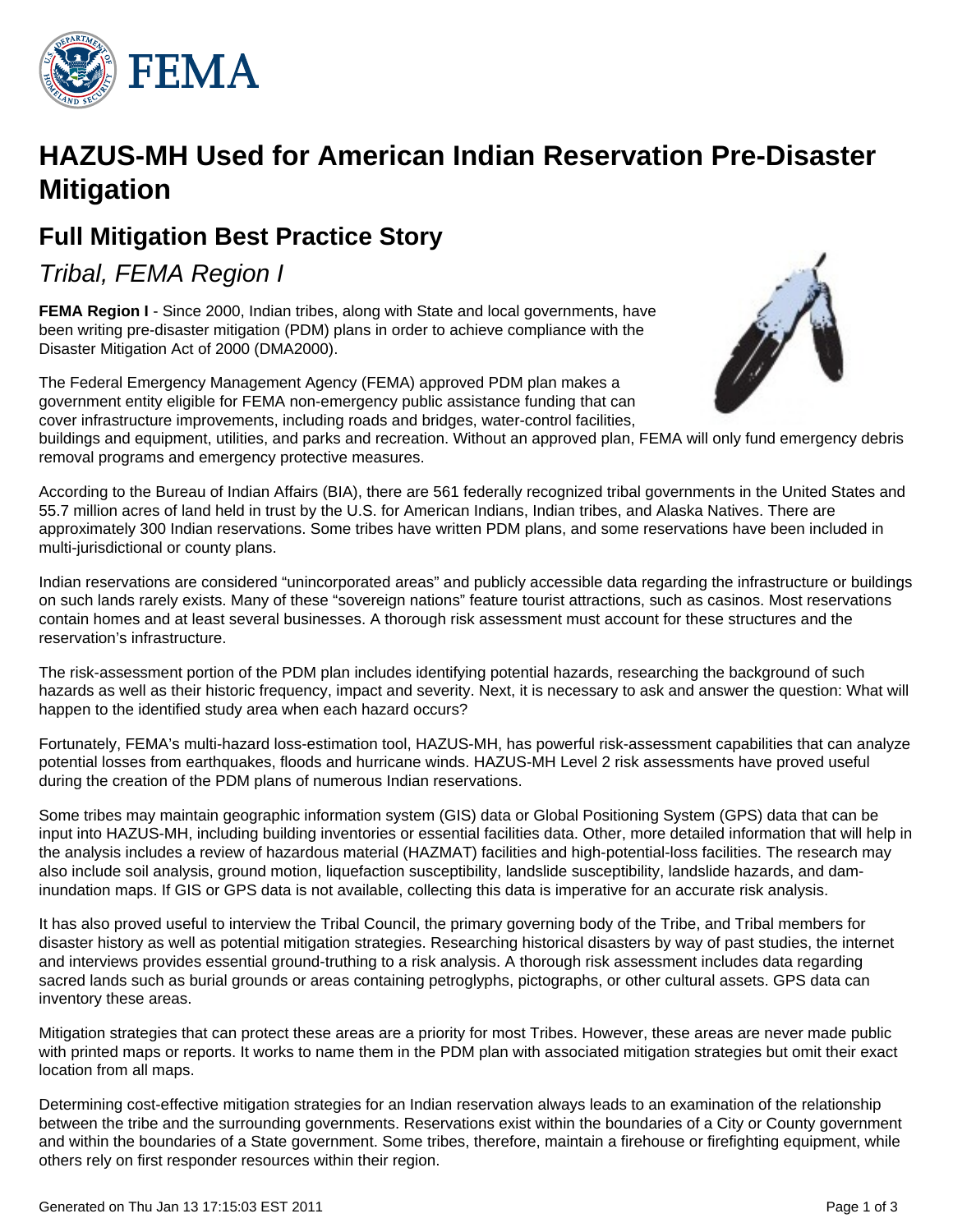Most Tribal casinos are open twenty-four hours a day and are ready to survive a power outage or other disaster with powerful generators and stores of food and supplies. Residents of disaster affected communities may flock to a Tribal casino for food and shelter. During the PDM planning process it is useful to discuss these scenarios with all key stakeholders to determine appropriate mitigation strategies.

A responsible PDM plan for an Indian reservation gathers essential data for and about the reservation and examines the relationships and capabilities that exist between the tribal government and its local-government counterpart. These governments have similar missions: to protect their people and assets. These shared goals are best achieved by working together to mitigate risks. Those cooperative efforts are currently being advanced on numerous reservations by leveraging the dynamic strengths of HAZUS-MH technology.

| <b>Activity/Project Location</b> |  |
|----------------------------------|--|
| Geographical Area: Tribal        |  |
| FEMA Region: Region I            |  |
|                                  |  |

| <b>Key Activity/Project Information</b> |  |
|-----------------------------------------|--|
|-----------------------------------------|--|

|                                      | Sector: Public                                              |
|--------------------------------------|-------------------------------------------------------------|
|                                      | Hazard Type: Earthquake; Flooding; Hurricane/Tropical Storm |
| Activity/Project Type: HAZUS-MH      |                                                             |
| Activity/Project Start Date: 01/2000 |                                                             |
| Activity/Project End Date: Ongoing   |                                                             |
|                                      | Funding Source: Pre-Disaster Mitigation (PDM)               |
| Application/Project Number: 9999     |                                                             |
|                                      |                                                             |

**Activity/Project Economic Analysis**

Cost: **Amount Not Available**

Non FEMA Cost: **0**

## **Activity/Project Disaster Information**

Mitigation Resulted From Federal Disaster? **No** Value Tested By Disaster? **Unknown** Repetitive Loss Property? **Unknown**

**Reference URLs**

Reference URL 1: **http://www.hazus.org**